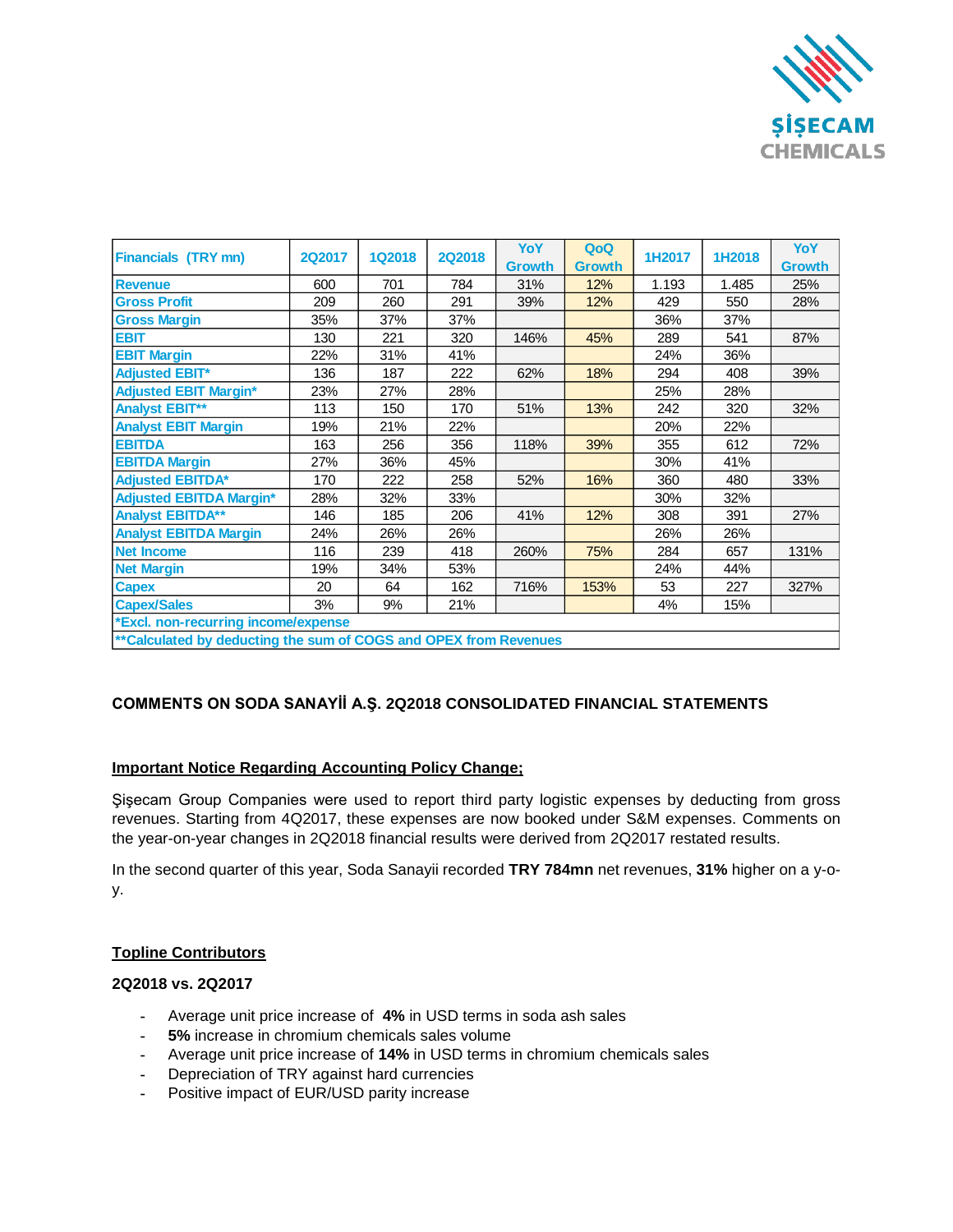## **Key Points on the Operational Performance**

In 2Q2018, consolidated soda chemicals output increased by **1%** on a y-o-y basis from **589K tons** to **595K tons**, while chromium chemicals production grew by **5%**. With lower utilization of cogeneration facility in production of steam due to periodical overhaul, total electricity generation came down by **28%** y-o-y to **171mn Kwh**.

Soda Sanayii's consolidated soda chemicals sales contracted by **2%** in gross volume terms (down from **585K tons** to **575K tons**). Meanwhile, average per ton prices increased by **4%** in USD terms as a result of the favorable sales mix and impact of EUR/USD parity (up by **9%** y-o-y). With improved average price per unit on top of local currency depreciation, Soda Sanayii recorded **23%** higher revenues from this business segment (please be noted that accounting change regarding the provisions for exports done with CIF inco terms resulted in **TRY 6,2mn** incremental revenues in 1H2018).

The company recorded a **5%** rise in gross chromium chemicals volume sales (up from **38,6K tons** to **40,4K tons**), while average per unit product prices increased by **14%** in USD terms. Combined with TRY depreciation, segment-specific revenues jumped by **65%** (please be noted that accounting change regarding the provisions for exports done with CIF inco terms resulted in **TRY 32,5mn** incremental revenues in 1H2018). Annual revenue growth would be **53%** excluding Oxyvit's topline contribution.

Electricity sales volume was **44%** lower **(147mn kWh** vs. **263mn kWh)** due to the change in steam generation mix, meanwhile revenues generated from electricity sales were down by **33%** as TRY-based average electricity price per unit sold was up by **20%**.

On average, USD appreciated by **22%** (USD/TRY up from **3,5791** to **4,3626**) and EUR by **32%** (EUR/TRY increased from **3,9297** to **5,2011**).

Share of international sales in consolidated revenues increased to **80%** while the contribution of intra-group sales to the consolidated revenues declined from **17%** in 2Q2017 to **12%** in 2Q2018.

### **Review of 2Q2018 IFRS results**

Based on IFRS segmental breakdown,**63%** of the revenues were generated from the sale of soda chemicals and other products whereas contribution of chromium chemicals business to the consolidated revenues was **34%**. Revenues generated from electricity sales corresponded to **3%** of 2Q2018 consolidated revenues.

As a reminder, Soda Sanayii started to fully consolidate Oxyvit's operations under the chromium chemicals segment since 3Q2017. In this quarter, Oxyvit's contribution to the company's topline was **2%** (**TRY 18mn**). If the company's operations were disclosed as an individual segment, chromium chemicals segments' share in consolidated revenues would be **32%**.

Cost of goods sold were **TRY 493mn**, up by **26%** on a y-o-y basis as a result of sales volume growth in chromium chemicals segment but also due to natural gas tariff hikes implied in the first and second quarters of 2018 and rise in raw material costs with the local currency depreciation. Soda chemicals segment COGS increased by **15%** y-o-y whereas there was a **61%** rise on the chromium chemicals side (**52%** excluding **TRY 8mn** COGS in relation with Oxyvit). Thanks to the savings in soda ash production costs attained with the introduction of coal-fired steam boiler, and increased capacity utilization rate under chromium chemicals segment of operations, COGS/Revenues ratio declined to **63%** vs. **65%** in 2Q2017).

**TRY 291mn** gross profit, generated by Soda Sanayii, pointed out to a **39%** y-o-y increase and led to a gross profit margin of **37%**, (up by **~220bps** y-o-y). Excluding Oxyvit's contribution, Soda Sanayii would have recorded **TRY 281mn** gross profit (up by **34%** on a y-o-y) and its gross profit margin would be **40bps** lower.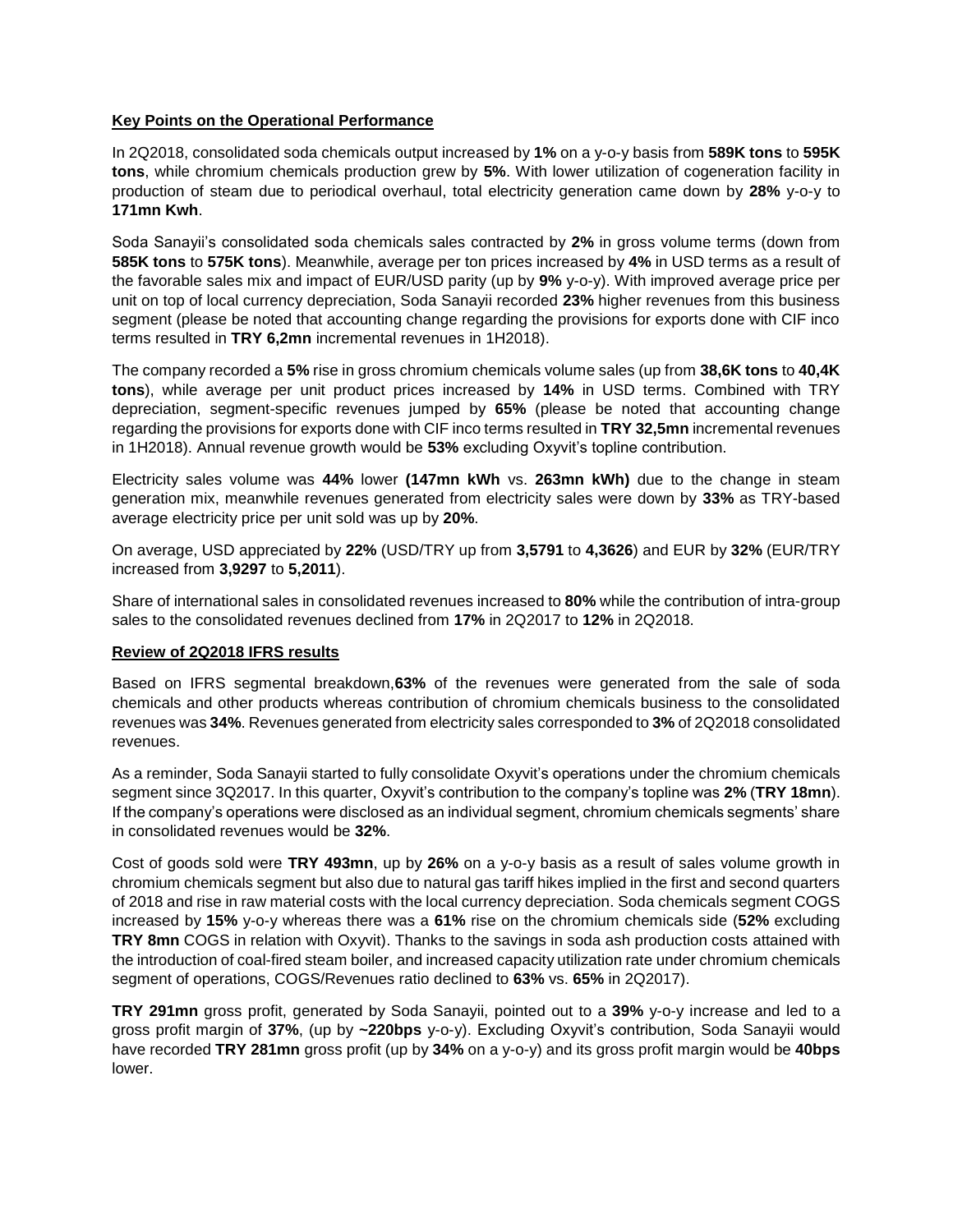Gross profit generated by soda and other products and chromium chemicals segments grew by **26%** and **71%**, respectively. As a result, chromium chemicals' contribution to the consolidated gross profit increased from **29%** to **35%**, leaving the rest attributable to the soda and other products segment. Excluding the impact of Oxyvit, chromium chemical segment's share in consolidated gross profit would be **33%**.

Segment specific gross profit margins were **36%** (vs **34%** in 2Q2017) and **39%** (vs. **38%** in 2Q2017) for soda and chromium chemicals business lines, respectively.

Operating expenses recorded in this quarter were **25%** higher on a y-o-y basis (**TRY 121mn** vs **TRY 97mn**), mainly due to the rise in G&M and S&M expenses**.** OPEX/Revenues ratio came in at **15%** (**70bps** lower compared to 2Q2017).

Based on the financial reporting principles, FX gains and losses in relation with commercial receivables and debt are booked under "other operating income and expenses". In 2Q2018, Soda Sanayii's net other **income** from main operations was **TRY 28mn** (vs. **TRY 18mn** in 1Q2018). Based on average FX rates, on a q-o-q basis, TRY depreciated by **15%** against USD and **11%** against EUR. Local currency depreciation rates were 1**5%** and **9%**, respectively, based on period-end rates. FX rate fluctuations realized in a wide band within the period resulted in higher net other income from main operations. In addition to that, the company recorded **TRY 6mn** provision for potential losses in relation with IFRS 9 standards on trade payables/receivables and financial investments for the first six months of 2018**.**

With the significant q-o-q rise in period-end USD/TRY rate, Soda Sanayii recorded **TRY 98mn** revaluation gain (vs **TRY 6mn loss** in 2Q2017) on its investment portfolio, which is composed of **TRY 660mn** equivalent USD-denominated long-term fixed income securities with semi-annual coupon payments and **5,684%** effective interest rate.

The company's share in profit/loss of associates were **TRY 24mn** in 2Q2018, down by **TRY 3mn** compared to the last year in the same period as Oxyvit has been fully consolidated since 3Q2017 rather than the equity pick-up method. Accordingly, Soda Sanayii's net income from investing activities including share in net profit of associates recorded at **TRY 122mn** (up from **TRY 21mn** in 2Q2017).

Excluding gain/loss on the fixed income securities investment recorded in 2Q of 2017 and 2018, one-off gains adjusted EBIT and EBITDA grew by **62%** and **52%** and the company generated significant increase in its profitability. Based on **TRY 222mn EBIT** and **TRY 258mn EBITDA** figures; 2Q2018 margins were **28%** and **33%**, respectively. Whereas 2Q2017 one-off gain adjusted EBIT and EBITDA margins were **23%** and **28%**.

Thanks to the robust operational performance accompanied with a decent level of net financial income resulting from TRY depreciation, Soda Sanayii recorded a net income of **TRY 418mn** (up by **260%** y-o-y) and net margin of **53%** versus **TRY 116mn** and **19%** in the same period last year. Soda Sanayii had a deferred tax income of **TRY 61mn** in 2Q2018 thanks to its glass fiber investment, on which it is entitled to get corporate tax discount incentive.

Capital expenditures recorded at **TRY 162mn**, of which **TRY 100mn** was in relation with the glass fiber investment while the rest was used for development and maintenance investments.

Compared to 2017 year-end, Soda Sanayii's USD-denominated net long position grew by **USD 38mn** (**USD 31mn** increase in total assets and **USD 7mn** decrease in total liabilities), meanwhile EUR-denominated net long position increased by **EUR 5mn** (**EUR 6mn**, and **EUR 1mn** increases in total assets and total liabilities, respectively). As a result, the company's net long FX position recorded at **TRY 1,8bn** (up from **TRY 1,3bn**).

Compared with 2017 year-end, Soda Sanayii's gross debt increased to **TRY 716mn** (up by **TRY 396mn**) Cash&cash equivalents' balance (incl. financial investments and other receivables from related parties) were recorded at **TRY 1,6bn** (up by **TRY 253mn**). Accordingly, Soda Sanayii recorded a net cash position of **TRY 897mn**.